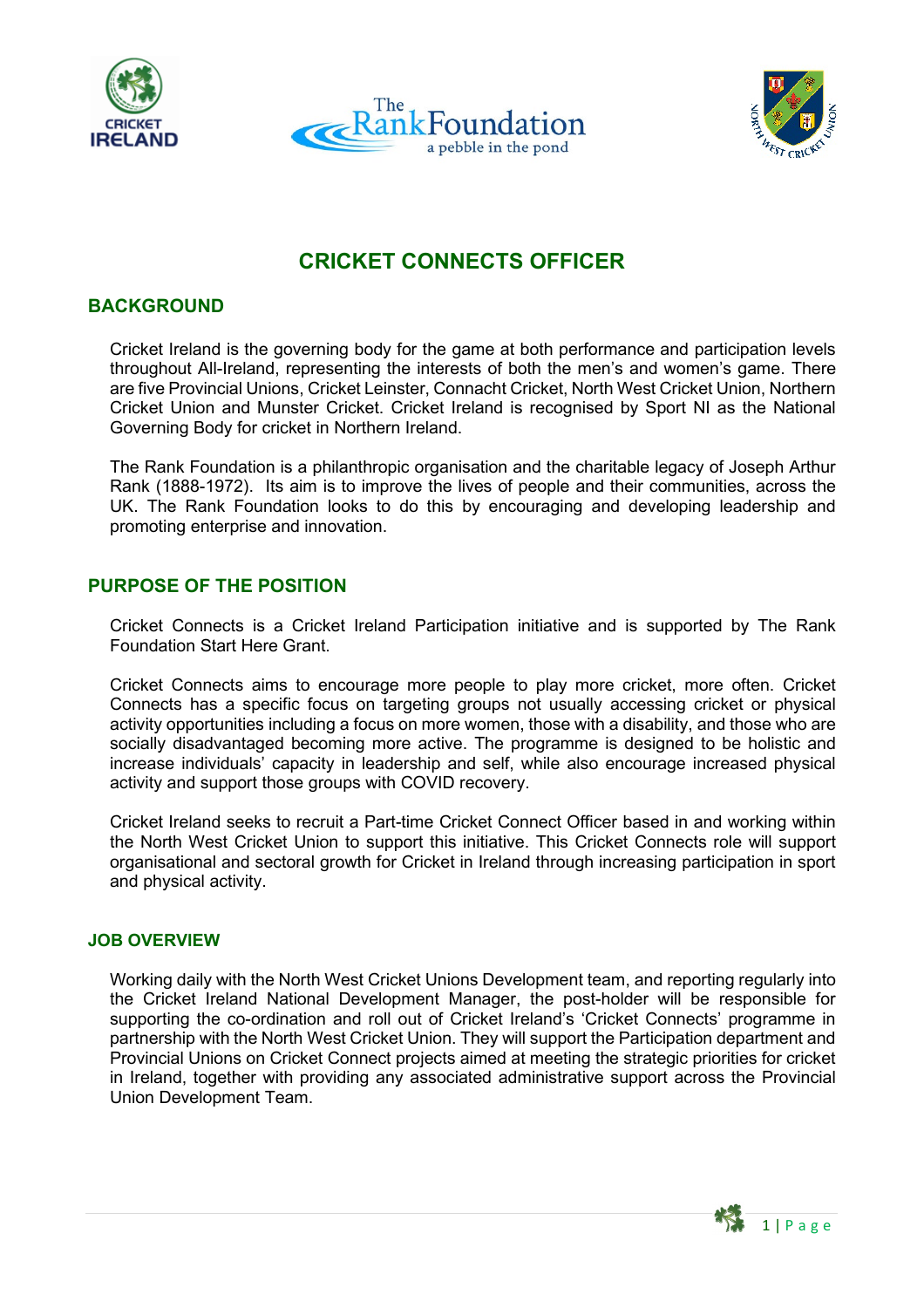





# **KEY RESPONSIBILITIES**

- Support the roll out of all national programmes & initiatives being delivered through Cricket **Connects**
- Co-ordinate and deliver Cricket Connect Activator Training to local community groups and Clubs
- Co-ordinate and deliver Cricket Connect Community Cricket through social cricketing experiences to local community groups and Clubs.
- Provide direct customer support to the Provincial Unions and clubs in relation to all Cricket Ireland participation programmes
- Support the Coach Development Manager and Club Development & Safeguarding Officer with the development of resources for Cricket Connects.
- Develop strong working relationships with Provincial Unions and Clubs and act as a Cricket Ireland champion at all times
- Any other tasks relevant to the role

# **CRITERIA**

- Although, this is not a mandatory requirement, ideally the candidate will understand the administration and implementation involved in running a sporting club and/or an understanding of sports development
- A thorough knowledge of the role of physical activity in the promotion of an active lifestyle and the importance of physical activity for health and wellbeing.
- Knowledge of IT including working with databases, spreadsheets, word processing and presentation packages
- Full clean driving license and access to own vehicle

#### **KEY QUALITIES**

- Strong organisational skills incorporating excellent attention to detail
- Must be highly organised and able to work under pressure, with the ability to multi-task
- Excellent time management skills are required with the ability to work on one's own and as part of team
- The facility to work flexible hours, as dictated by a sport which is largely leisure /volunteer based
- Demonstrable working knowledge of Microsoft IT and software packages including Office, Word, Excel and PowerPoint

#### **WORKING RELATIONSHIPS**

- Cricket Ireland National Development Manager
- North West Cricket Union General Manager
- North West Cricket Union Development Teams
- Safeguarding Officer